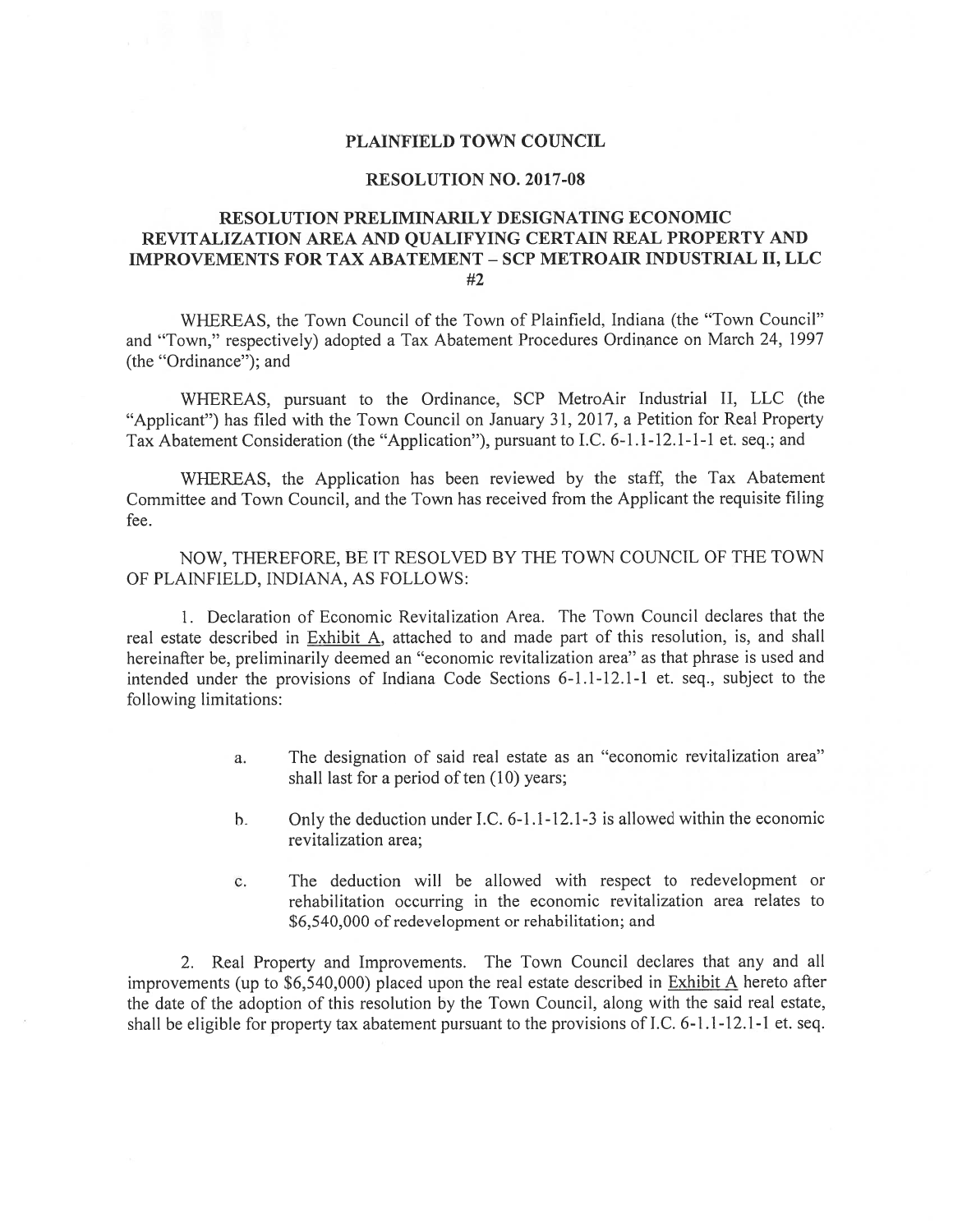3. Maps and Location of Economic Revitalization Area. Exhibit B, attached to and made par<sup>t</sup> of this resolution, is <sup>a</sup> map showing the real estate declared to be an "economic revitalization area" as <sup>a</sup> result of the adoption of this resolution.

4. Compliance with Applicable Resolution and Statues. The Town Council declares that the Application complies in all respects with the Ordinance and all governing Indiana statutes, and that the Application, in all respects, is preliminarily granted and approved.

5. findings of Fact. The Town Council states that the property is now undesirable for, or impossible of, normal development and occupancy because of <sup>a</sup> lack of development, cessation of growth, deterioration of improvements or character of occupancy, age, obsolescence, substandard buildings or other factors that have impaired value or preven<sup>t</sup> normal development of property. The Town Council hereby finds the following:

- (a) The estimate of the value of the Applicant's project described in the Application is reasonable;
- (b) The employment numbers described in the Application as <sup>a</sup> result of the Project, if any, are reasonably expected;
- (c) The salaries described in the Application related to such employment, if any, are reasonable; and
- (d) The benefits to be received from the Applicant's project shown in the Application are sufficient to justify the deduction.

6. Abatement Duration. Based upon the provisions of the Ordinance, the Town Council declares that <sup>a</sup> ten (10) year abatement duration, as requested by Applicant, meets the requirements of the Ordinance.

7. Effective Date. This resolution shall be effective immediately upon its passage, subject to the notice and hearing provisions of I.C. 6-1.1-2.1-2.5. The hearing contemplated by said statute shall be held at the time and place of the meeting of the Town Council on February 27. 2017, to wit: Plainfield Town Hall, 206 W. Main Street, Plainfield, Indiana, at 7 p.m. local time. At such meeting the Town Council shall take final action determining whether the qualifications for an economic revitalization area (as to the real estate and improvements) have been met, and shall confirm, modify and confirm, or rescind this resolution. Such determination and final action by the Council shalt be binding upon all affected parties; subject to the appeal procedures contemplated by EC. 6-1.1-12.1-1 et. seq.

8. filing With Hendricks County Authorities. Upon the adoption of this resolution, the Clerk-Treasurer of the Town shall cause <sup>a</sup> certified copy of this resolution, including the legal description of the previously described real estate and attached map, to be filed with the Hendricks County Assessor and/or such other Hendricks County Government officials as shall be necessary to make the Applicant eligible to file for property tax abatement as to the real property and improvements contemplated by the Application.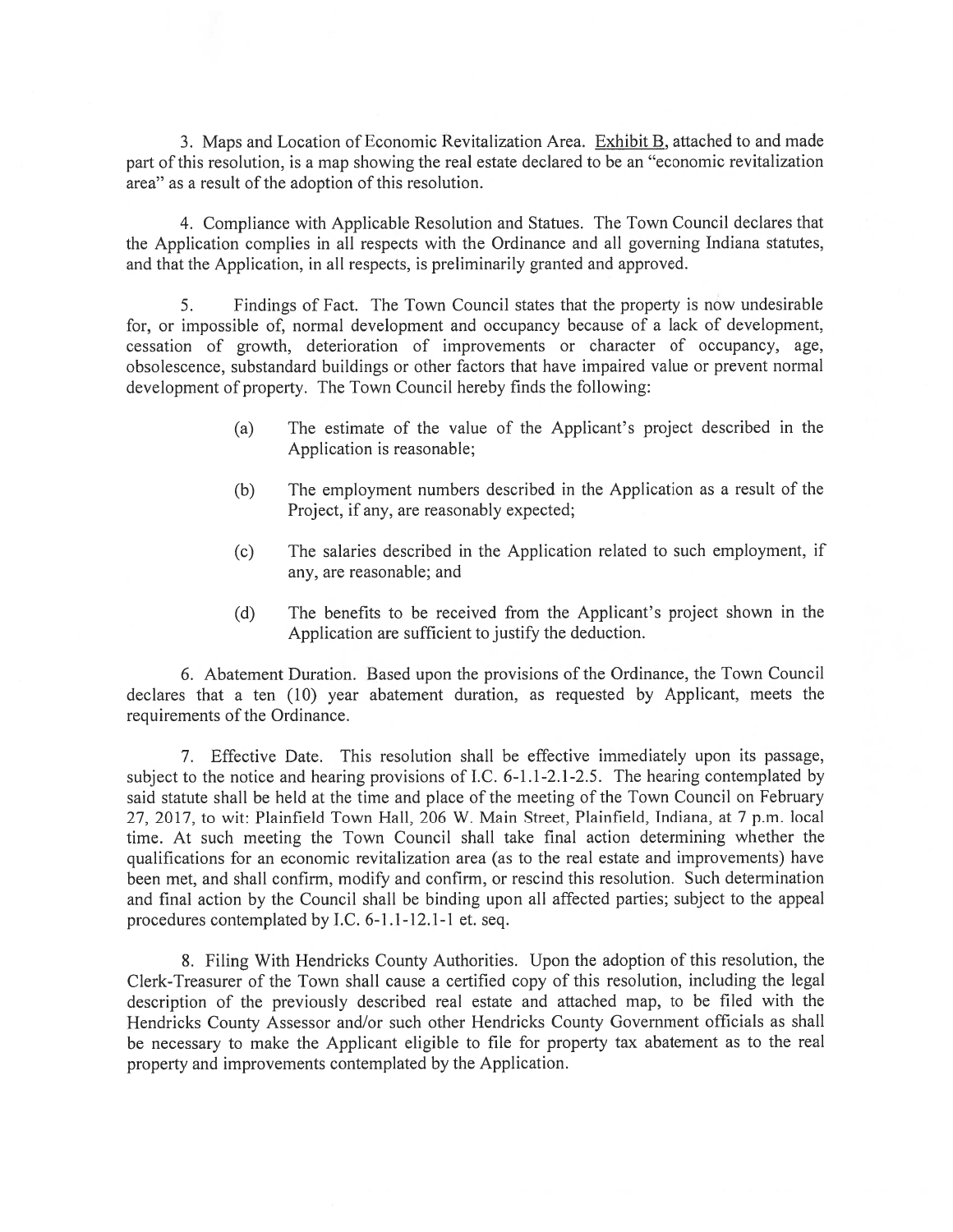Adopted by the Town Council of the Town of Plainfield, Indiana this 13th day of February, 2017.

TOWN COUNCIL, TOWN OF PLAINFIELD HENDRICKS COUNTY, FNDIANA Robin G. Brandgard, President trotul Kent McPhai Bill Kinch loff  $1116$ će K. Angle Dan Bridget

Wesley R. Bennett, Clerk-Treasurer of the Town of Plainfield, Indiana

Atte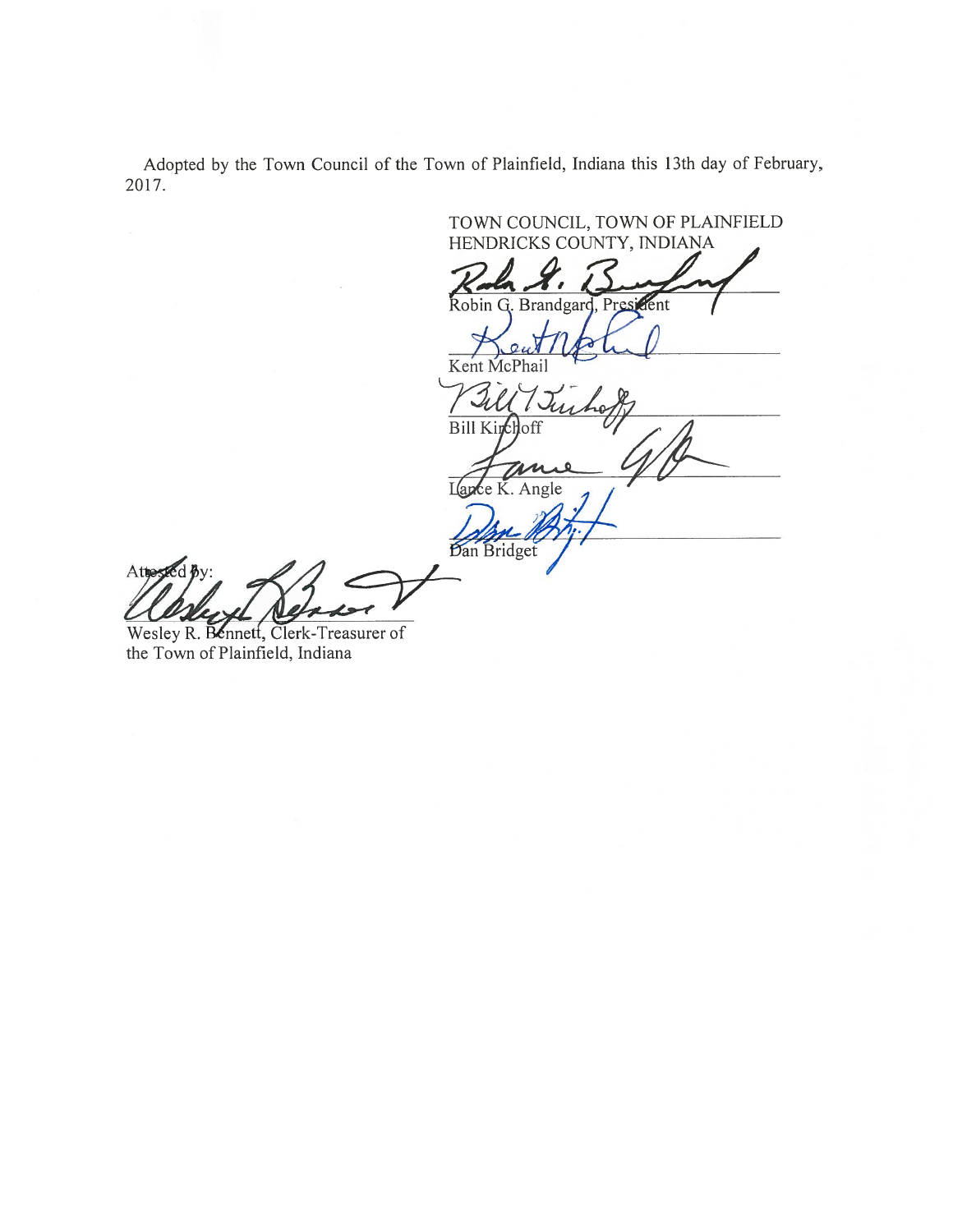# EXHIBIT A [description of real estate]

20 18 PAY 20 19

FORM SB-1 / Real Property

**PRIVACY NOTICE** Any information concerning the cost<br>of the property and specific selected<br>of the property and specific selected<br>property owner is confidential per<br>IC 8-1.1-12 1-5.1.



#### **STATEMENT OF BENEFITS REAL ESTATE IMPROVEMENTS** State Form 51767 (R6 / 10-14)

Prescribed by the Department of Local Government Finance

This statement is being completed for real property that qualifies under the following Indiana Code (check one box) M Redevelopment or rehabitution of real estate improvements (IC 6-1,1-12.1-4)<br>
Residentially distressed area (IC 6-1,1-12.1-4,1)

**INSTRUCTIONS:** 

- is a model in the analytical to the body designating the Economic Revitalization Area prior to the public hearing if the designating body requires information from the applicant in making its decision about whether to desi
- 
- the redevelopment or rehabilitation for which the person desires to claim a deduction.<br>3. To obtain a deduction, a Form 322/RE must be filed with the County Auditor before May 10 in the year in which the addition to assess 3. To obtain a decision, a Form 322/RE must be filed with the County Auditor before they be in the expective that the state is mailed to the property owner if it was mailed after April 10. A property owner who<br>made or not
- 
- 

| <b>SECTION 1</b>                                                                                                                                                                                                                       |                                                                     |                                                                         | TAXPAYER INFORMATION          |                                                              |                                                          |                                    |  |
|----------------------------------------------------------------------------------------------------------------------------------------------------------------------------------------------------------------------------------------|---------------------------------------------------------------------|-------------------------------------------------------------------------|-------------------------------|--------------------------------------------------------------|----------------------------------------------------------|------------------------------------|--|
| Name of texpayer                                                                                                                                                                                                                       |                                                                     |                                                                         |                               |                                                              |                                                          |                                    |  |
|                                                                                                                                                                                                                                        |                                                                     | SCP MetroAir Industrial II, LLC or an affiliate thereof                 |                               |                                                              |                                                          |                                    |  |
|                                                                                                                                                                                                                                        | Address of taxpayer (nomber and street, city, state, and ZIP code). | 8900 Keystone Crossing, Suite 100, Indianapolis, Indiana 46240          |                               |                                                              |                                                          |                                    |  |
| Name of contact person                                                                                                                                                                                                                 |                                                                     |                                                                         | <b>Telephone number</b>       |                                                              |                                                          | E-mail address                     |  |
| John B. Cumming                                                                                                                                                                                                                        |                                                                     |                                                                         | (317) 819-1889                |                                                              | jcumming@strateglccapitalpartners.com                    |                                    |  |
| <b>SECTION 2</b>                                                                                                                                                                                                                       |                                                                     | <b>LOCATION AND DESCRIPTION OF PROPOSED PROJECT</b>                     |                               |                                                              |                                                          |                                    |  |
| Name of designating body                                                                                                                                                                                                               |                                                                     |                                                                         |                               | Resolution number                                            |                                                          |                                    |  |
|                                                                                                                                                                                                                                        | Town of Plainfield, County of Hendricks                             |                                                                         |                               |                                                              |                                                          |                                    |  |
| Location of property<br>Metro Air Business Park, Plainfield                                                                                                                                                                            |                                                                     |                                                                         | County                        | <b>Hendricks</b>                                             |                                                          | <b>DLGF taxing district number</b> |  |
|                                                                                                                                                                                                                                        |                                                                     |                                                                         |                               |                                                              |                                                          |                                    |  |
| Description of real property improvements, redevelopment, or relatibilitation (use additional sheets if necessary)<br>To be constructed, approximate 101,158 square foot office/warehouse building to be located on a currently vacant |                                                                     |                                                                         |                               |                                                              | Estimated start date (month, day, year).<br>$6 - 1 - 17$ |                                    |  |
| 5.9 acre land site.                                                                                                                                                                                                                    |                                                                     |                                                                         |                               | Estimated completion data (month, day, year)<br>$3 - 1 - 18$ |                                                          |                                    |  |
| <b>SECTION 3</b>                                                                                                                                                                                                                       |                                                                     | <b>ESTIMATE OF EMPLOYEES AND SALARIES AS RESULT OF PROPOSED PROJECT</b> |                               |                                                              |                                                          |                                    |  |
| Current number                                                                                                                                                                                                                         | Salarles                                                            | Number ruusinod                                                         | Salades                       | Number add tional                                            |                                                          | Galarga                            |  |
| 0.00                                                                                                                                                                                                                                   | \$0.00                                                              | 0.00                                                                    | \$0.00                        | 0.00                                                         |                                                          | \$0.00                             |  |
| <b>SECTION 4</b>                                                                                                                                                                                                                       |                                                                     | ESTIMATED TOTAL COST AND VALUE OF PROPOSED PROJECT                      |                               |                                                              |                                                          |                                    |  |
|                                                                                                                                                                                                                                        |                                                                     |                                                                         |                               | REAL ESTATE IMPROVEMENTS                                     |                                                          |                                    |  |
|                                                                                                                                                                                                                                        |                                                                     |                                                                         | COST<br>11 600 00             |                                                              | <b>ASSESSED VALUE</b><br>11 500 00                       |                                    |  |
| Current values                                                                                                                                                                                                                         |                                                                     |                                                                         |                               | 6.528.400.00                                                 |                                                          | 6.528.400.00                       |  |
| Plus estimated values of proposed project<br>Less values of any property being replaced                                                                                                                                                |                                                                     |                                                                         | 000                           |                                                              | 0.00                                                     |                                    |  |
| Net estimated values upon completion of project                                                                                                                                                                                        |                                                                     |                                                                         | 6,540 000 00                  |                                                              | 6.540.000.00                                             |                                    |  |
| <b>SECTION 5</b>                                                                                                                                                                                                                       |                                                                     | WASTE CONVERTED AND OTHER BENEFITS PROMISED BY THE TAXPAYER             |                               |                                                              |                                                          |                                    |  |
|                                                                                                                                                                                                                                        | Estimated solid waste converted (pounds) 0.00                       | Estimated hazardous waste converted (pounds) 0.00                       |                               |                                                              |                                                          |                                    |  |
| Other benefits                                                                                                                                                                                                                         |                                                                     |                                                                         |                               |                                                              |                                                          |                                    |  |
|                                                                                                                                                                                                                                        |                                                                     |                                                                         |                               |                                                              |                                                          |                                    |  |
| SECTION 6                                                                                                                                                                                                                              |                                                                     |                                                                         | <b>TAXPAYER CERTIFICATION</b> |                                                              |                                                          |                                    |  |
|                                                                                                                                                                                                                                        |                                                                     | I hereby certify that the representations in this statement are true.   |                               |                                                              |                                                          |                                    |  |
| Signature of authorized representative                                                                                                                                                                                                 | ۲                                                                   |                                                                         |                               |                                                              | Date signed (month, day, year)                           |                                    |  |
| an 6 lana                                                                                                                                                                                                                              |                                                                     |                                                                         |                               |                                                              | $2 - 2 - 17$                                             |                                    |  |
| Printed hame of authorized representative                                                                                                                                                                                              |                                                                     |                                                                         | Title                         |                                                              |                                                          |                                    |  |
| John B. Cumming                                                                                                                                                                                                                        |                                                                     | SVP, Development                                                        |                               |                                                              |                                                          |                                    |  |

Page 1 of 2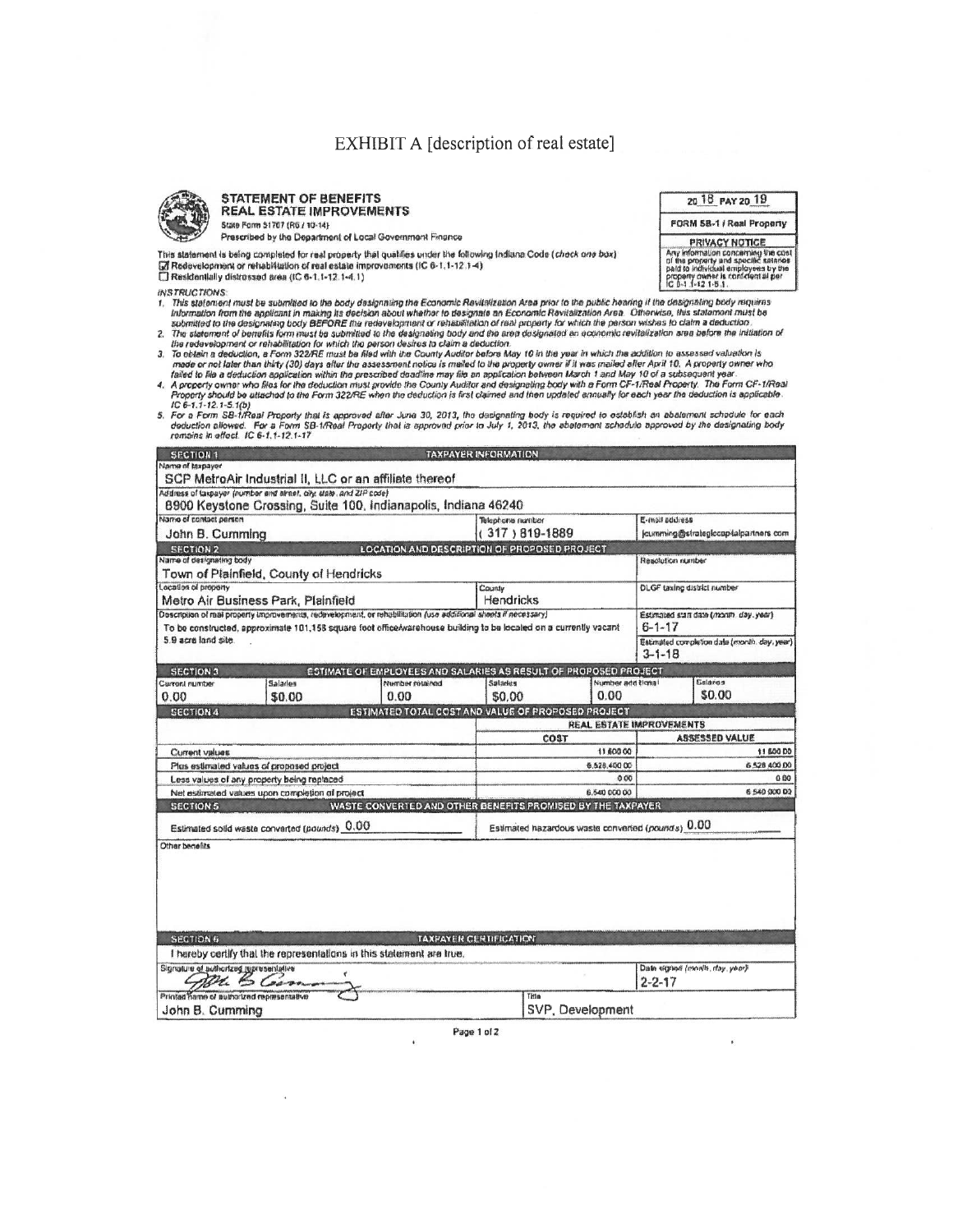### EXHIBIT A

### DESCRIPTION PER FIRST AMERICAN TITLE INSUPEANCE COMPANY TITLE INSURANCE COMMITMENT - FILE NO.: NCS-829104-INDY

That portion of the east half of the northwest quarter of section 32, township 15 north, range 2 east of the second principal meridian in the Town of Plainfield, Hendricks County, Indiana, described as follows: Commencing at the southwest corner of said east half quarter section; thence north 00 degrees 54. minutes 02 seconds west along the west line thereof 897.56 feet to the northwest corner of Metroair Business Park. Lot <sup>I</sup> as per Plat thereof recorded as instrument number 200533396 in the office of the recorder of said county, said point being the point of beginning; thence continue north 00 degrees 54 minutes 02 seconds west along said west line 597.37 feet to the southwest corner of Metroair Business Park Lot 3 as per plat thereof recorded as instrument number 200700858 in said county records; thence north 89 degress 05 minutes 58 seconds east along the south line ofsaid piat 343.00 feet; thence south 75 degrees 32 minutes 56 seconds east along said south line 92.17 feet; thence south 00 degrees 54 minutes 02 seconds east along the west line of Columbia Road per said plats 572.97 feet to the northeast corner of said Lot 1; thence south 89 degrees 05 minutes 58 seconds west along the north line thereof 431,88 feet to the point of beginning, containing 5.898 acres, more or less.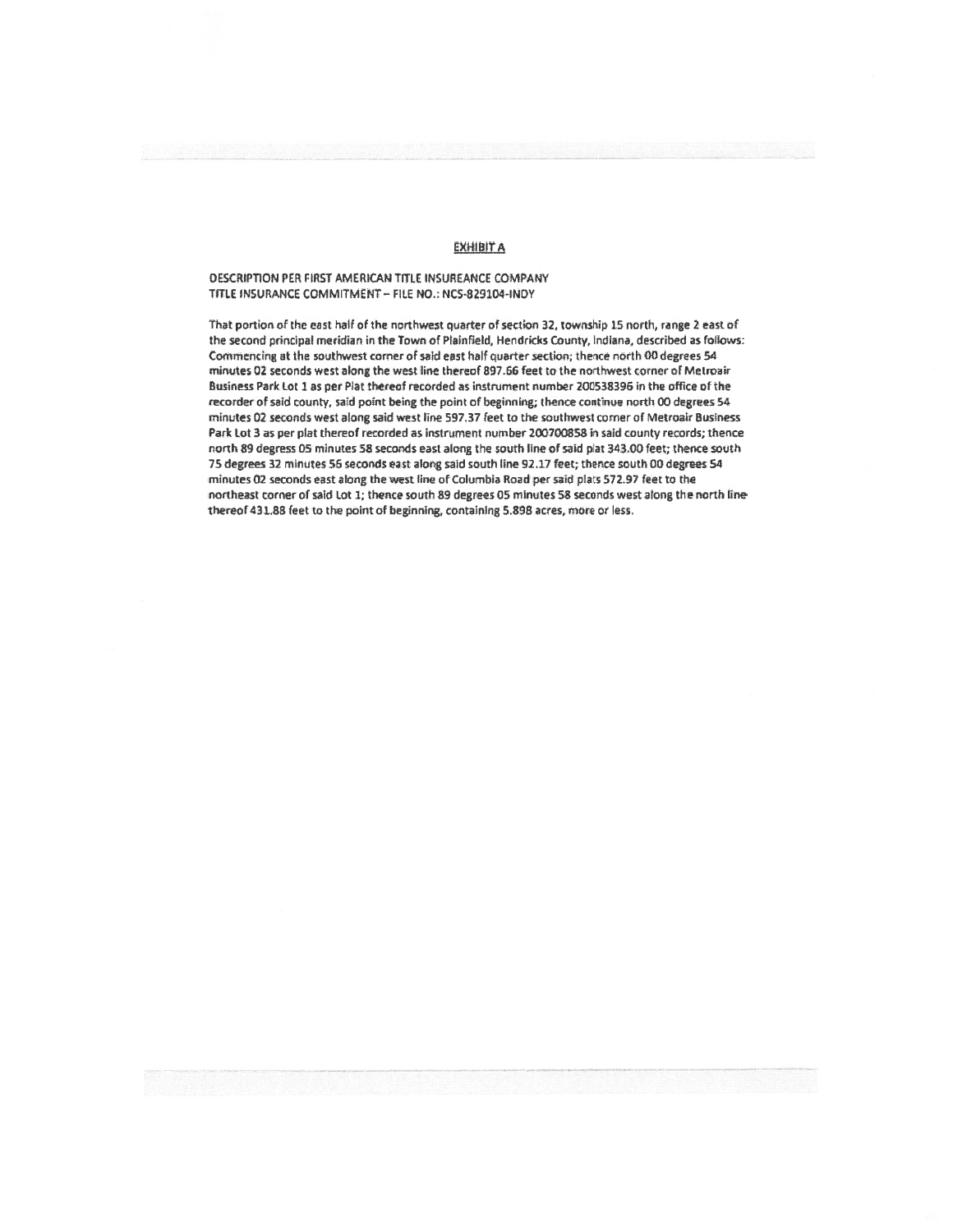EXHIBIT B [map of real estate] EXHBIT B

**Beacon**<sup>"</sup> Hendricks County, IN



Date created: 1/27/2017<br>Last Date Uploaded: 1/20/2017 1.000:53 PM